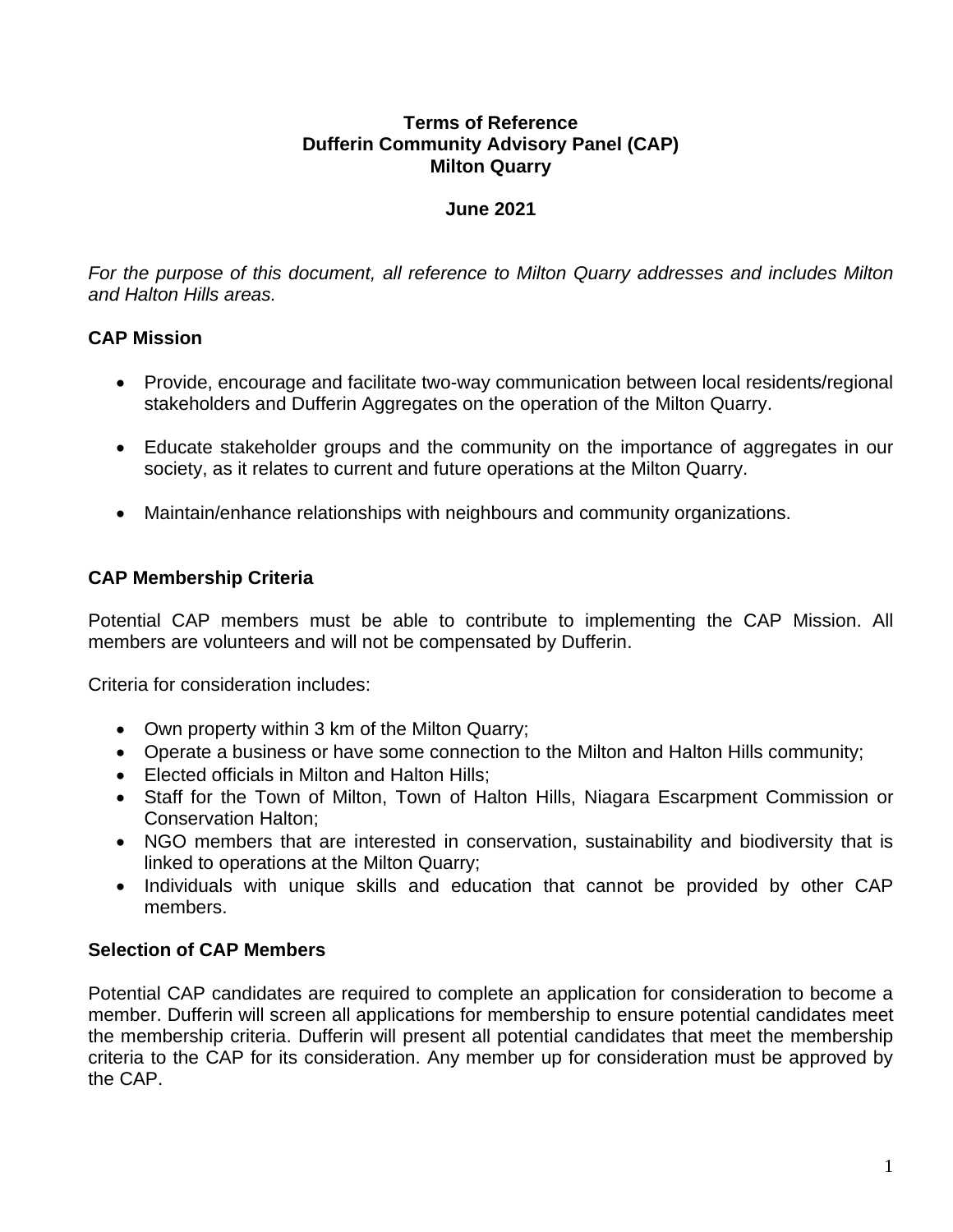The CAP should consist of a balanced distribution of membership from different community stakeholders (neighbours, NGOs, government organizations, local business owners, and local government).

Members are encouraged to:

- Participate on the CAP for a minimum of two (2) years;
- Be available to attend meetings as required (meetings will not be held during July, August and December);
- To act as a conduit for information and feedback to the community or other interested parties; on behalf of the "constituency" which they may represent;
- Be willing to relay information provided from the public or other interested parties back to the CAP.

The CAP should not exceed 12 members without full discussion and feedback from current members and Dufferin Aggregates. Requests for addition or removal of members should be submitted to Dufferin for consideration and will be shared with the full CAP for discussion, as required.

## **Role of CAP Members**

- Serve in an advisory capacity only;
- Review and analyze current and new information pertaining to the current and future activities of the Milton Quarry for the purpose of providing comments to Dufferin Aggregates;
- Coordinate and share information with stakeholders, including not-for-profit organizations, government representatives, and other interested parties, to facilitate an ongoing dialogue between the residents of the Milton and Greater Halton Hills areas and Dufferin Aggregates. Dufferin Aggregates will provide assistance to prepare and distribute this information.

## **Meeting Protocol**

- Quorum for a meeting will be set at 50% of committee membership, with a minimum of two members not affiliated with Dufferin Aggregates.
- Meetings will be held in the evening over a two-hour time period to be determined by the CAP. A meeting invitation will be created and distributed to all members.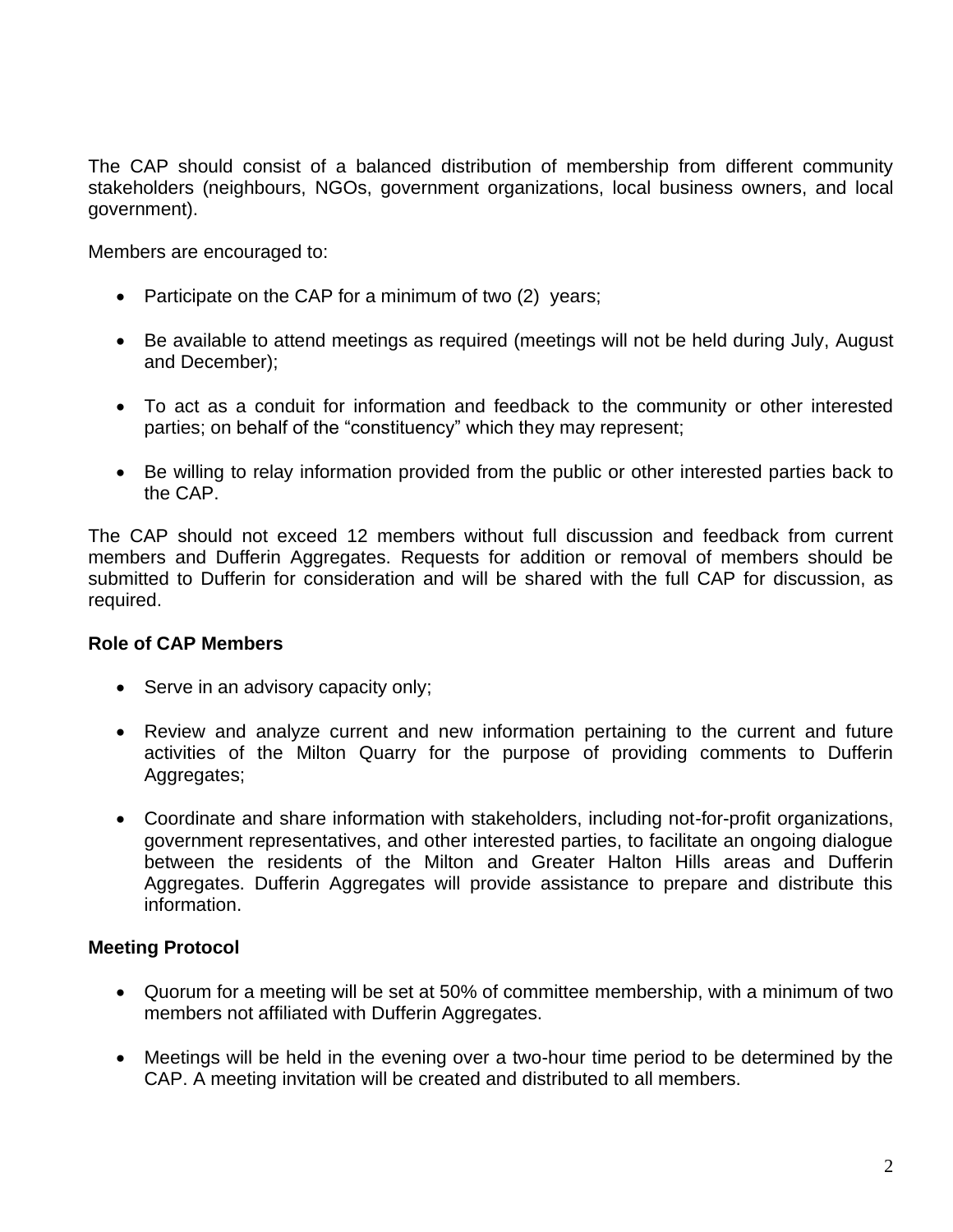- CAP members will have an opportunity to contribute to the content of the agenda (up until one week before the meeting takes place or within reason). There will be an opportunity for members of the community to address the CAP, in which case it will be added to the agenda for discussion during the allotted "Open Forum" session.
- Meetings will be open to the public as determined by the CAP.
- The schedule of meetings will be posted on the Milton Quarry CAP website [\(www.dufferinaggregates.com/community-information\)](http://www.dufferinaggregates.com/community-information) and disseminated to the public using other means, if required. Dufferin will be responsible for ensuring the schedule is posted at the recommended sites.
- All meetings will be held at an accessible location and in a room that is large enough to accommodate members of the community, as required. Dufferin will be responsible for paying the fees for room rental and refreshments at the meetings.
- A professional facilitator will moderate and take minutes for the CAP meetings.
- Dufferin will provide a secretary for the CAP, if deemed necessary. The secretary will be responsible for all administrative tasks/services.
- Any agenda items not discussed during a meeting will be addressed at the next meeting.
- Meeting quorum of over 50% will be required to move and approve official CAP business. A quorum for a CAP of 12 members requires 7 members to be present.
- All meeting materials, including minutes, agendas, PowerPoint presentations, Terms of Reference and others, will be considered draft until approved by the CAP.
- CAP members who do not attend at least 50% of CAP meetings per year will contacted by Dufferin to address the absence and decide on a course of action, if necessary. If a member is absent without prior acceptable notification then the CAP may declare a vacancy as if the member has resigned his/her position. If a vacancy is declared by the CAP, written notice shall be given to the affected member.
- Members of the community who wish to attend a CAP meeting must be invited by a CAP member or representative of Dufferin Aggregates. Guests should give one-week notice to Dufferin Aggregates that they would like to attend a meeting. Guests should submit their topic of interest one week prior to the CAP meeting. This topic will be added to the agenda for discussion during the allotted "Open Forum" session. Under certain circumstances, the option for a member to join with less than one-week notice may be permitted and is to be decided on a case-by-case basis through a vote by CAP members.
- Meeting minutes will include detailed action items and next steps and identify the CAP members, as required, responsible for completing the tasks.